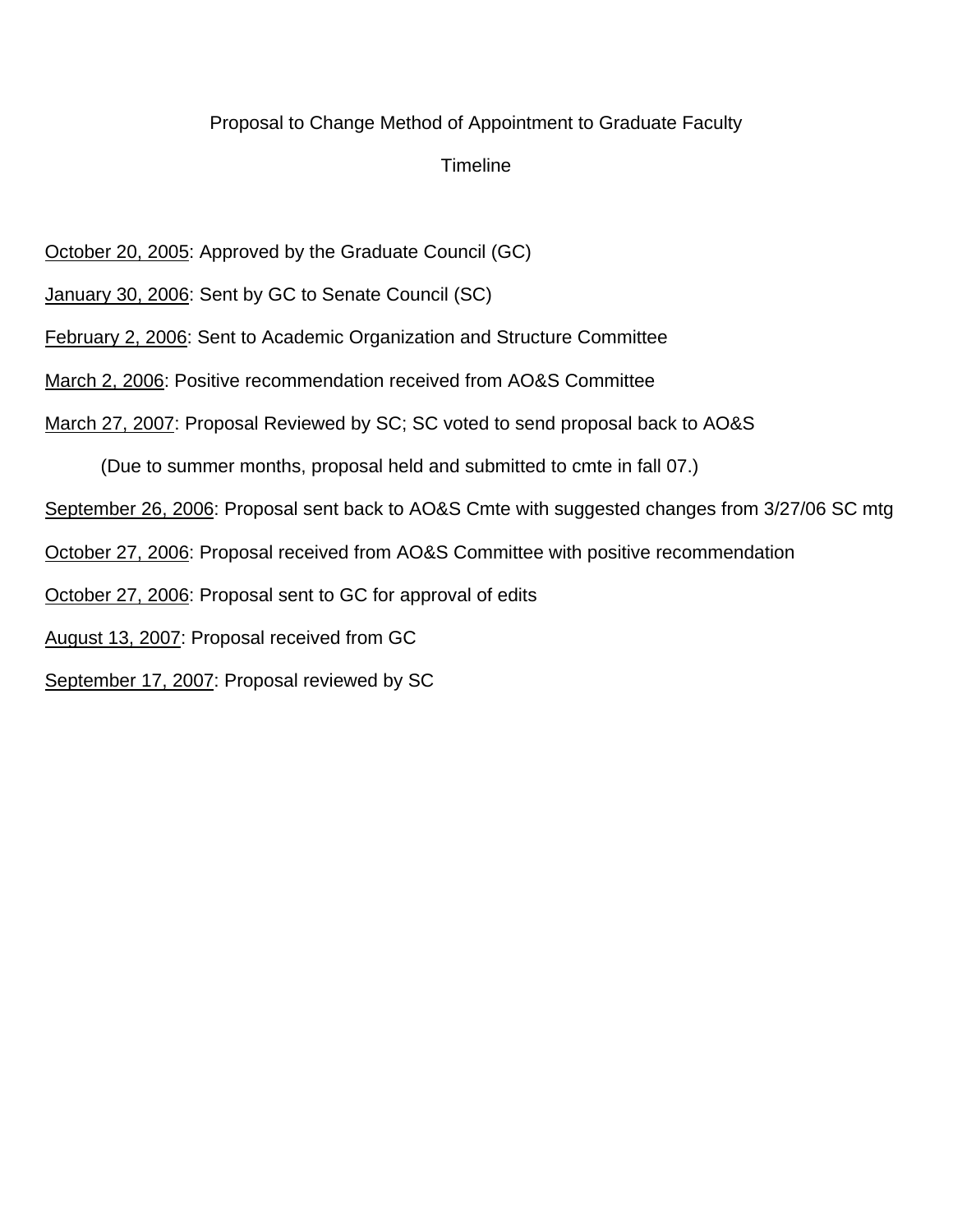### **Proposal to Change Method of Appointment to Graduate Faculty**

>>>>>>>>>>>>>>>>>>>>>>>>>>>>>

A. Qualifications for Membership

Any faculty member whose Distribution of Effort and assignment include a research component [GS1], regardless of specific title series of appointment, is eligible for consideration for membership on the Graduate Faculty. New Graduate Faculty members may be proposed to the Dean of the Graduate School at any time by the college deans and department chairs concerned, or in the case of persons not attached to a college faculty, by the Provost of the University. [moved to below]

Eligibility qualifications for Associate and Full Members are as follows:

- The doctor's degree or its equivalent in scholarly reputation.
- The rank of assistant professor (or equivalent) or higher.
- Scholarly maturity and professional productivity as demonstrated by publications, editorial services, research surveys, creative work or patents, and research in progress at the time of appointment.
- Demonstrated participation in graduate teaching and research in the program.

Appointment of members from another university is restricted to individuals in tenurable faculty positions at those institutions who hold the terminal degree in the field and are engaged in research activities.

On recommendation of the Director of Graduate Studies and with the approval of the Dean of the Graduate School , persons who normally do not hold academic appointment in the University, but who have demonstrated an interest in collaborative participation in its graduate programs, may be appointed as Graduate Faculty Members <sub>GS21</sub> at the appropriate level.

B. Appointment of Members to the Graduate Faculty

The Dean of the Graduate School may confer membership in the Graduate Faculty, to persons proposed for membership by the college deans, department chairpersons, and directors of graduate study, upon the recommendation of the graduate faculty of the respective graduate program (Gov. Regs. VII.A.3(a)).

### 1. Associate Members

The Dean of the Graduate School is responsible for appointing and monitoring the progress of Associate Members of the Graduate Faculty. Associate members are authorized to teach graduate courses, direct master's theses, and serve on and co-chair doctoral committees. [deleted text moved to section D below] Associate membership is limited to a term of six years with reappointment possible after departmental review and recommendation by the graduate program faculty, except that the renewable term for Associate members from other universities is limited to three years.

2. Full Members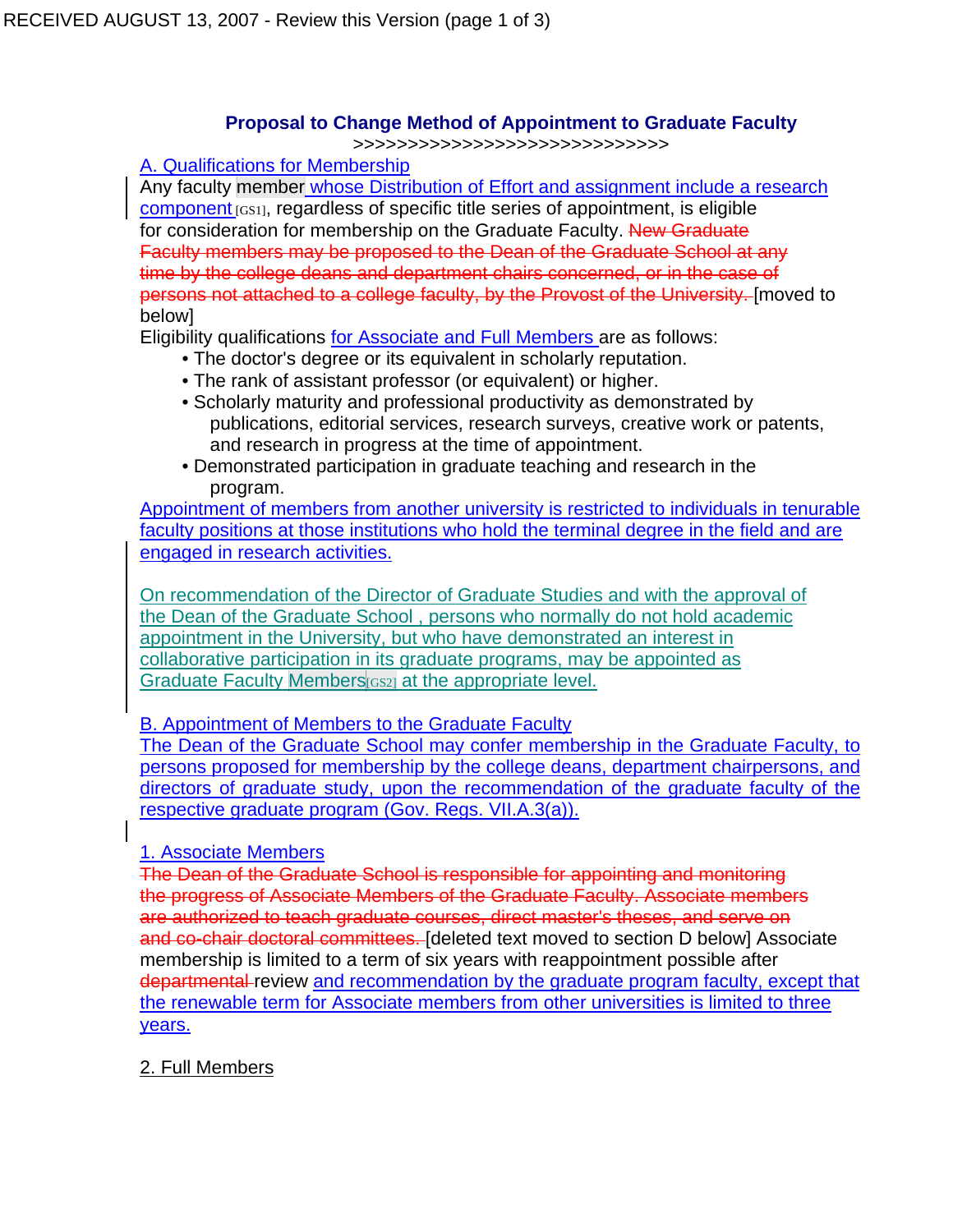Appointment to Full Graduate Faculty membership is made by the Dean of the Graduate School after consultation with the Graduate Council when appropriate (see below). After review by the Dean of the Graduate School, appropriate cases will be placed on the Consent Agenda of the Graduate Council for approval. Atypical cases may either be turned down by the Dean or brought to the Graduate Council for full discussion. [this text moved here from original place below]

Appointment to Full Graduate Faculty membership is made is in one of four ways: 1. Full membership is automatically granted at the time a University of Kentucky faculty member receives tenure, for a faculty member whose primary graduate program is in the tenure-granting department, and who holds a terminal degree in the field or a related field. If the graduate faculty of this program has voted to enforce further stipulations beyond these requirements for Full membership, those stipulations must be reported to both the Dean of the Graduate School and the Graduate Council.

2. Full membership into a particular graduate program may be granted to tenured faculty members (with terminal degrees) in other graduate programs in the University and to those tenured faculty members in educational units which do not grant graduate degrees. Upon the majority vote of the Full members of graduate faculty in the program, the proposal of Full membership is forwarded to the Dean of the Graduate School. 3. Adjunct Title Series faculty in an educational unit may hold graduate faculty appointments in that unit's or a different unit's graduate program. When an Adjunct title faculty member (in their of primary appointment) moves to tenure-track title series and becomes tenured, or moves to an Associate Professor rank in a nontenurable title series, they will automatically be promoted to Full membership in each graduate faculty of which they have membership, unless the particular program faculty has voted to enforce further stipulations that prevent the automatic promotion. These stipulations are to be reported to the Dean of the Graduate School.

4. In unique instances, an advanced assistant professor may be nominated by his or her chairperson for Full membership in the Graduate Faculty. To be considered for this status by Graduate Council , a nominee must meet the following recently-adopted criteria:

An associate member of Graduate Faculty who is an assistant professor may be put forward for Full membership by the individual's department

• chairperson or Director of Graduate Studies (as appropriate) after a minimum of 2 years of employment at UK, upon the recommendation of a majority of members of the graduate faculty of the concerned graduate program.

The individual must show the appropriate level of scholarly research and • productivity and important contributions to the department's graduate

program, including graduate teaching.

After review by the Dean of the Graduate School, appropriate cases will be placed on the Consent Agenda of the Graduate Council for approval. Atypical cases may either be turned down by the Dean or brought to the Graduate Council for full discussion.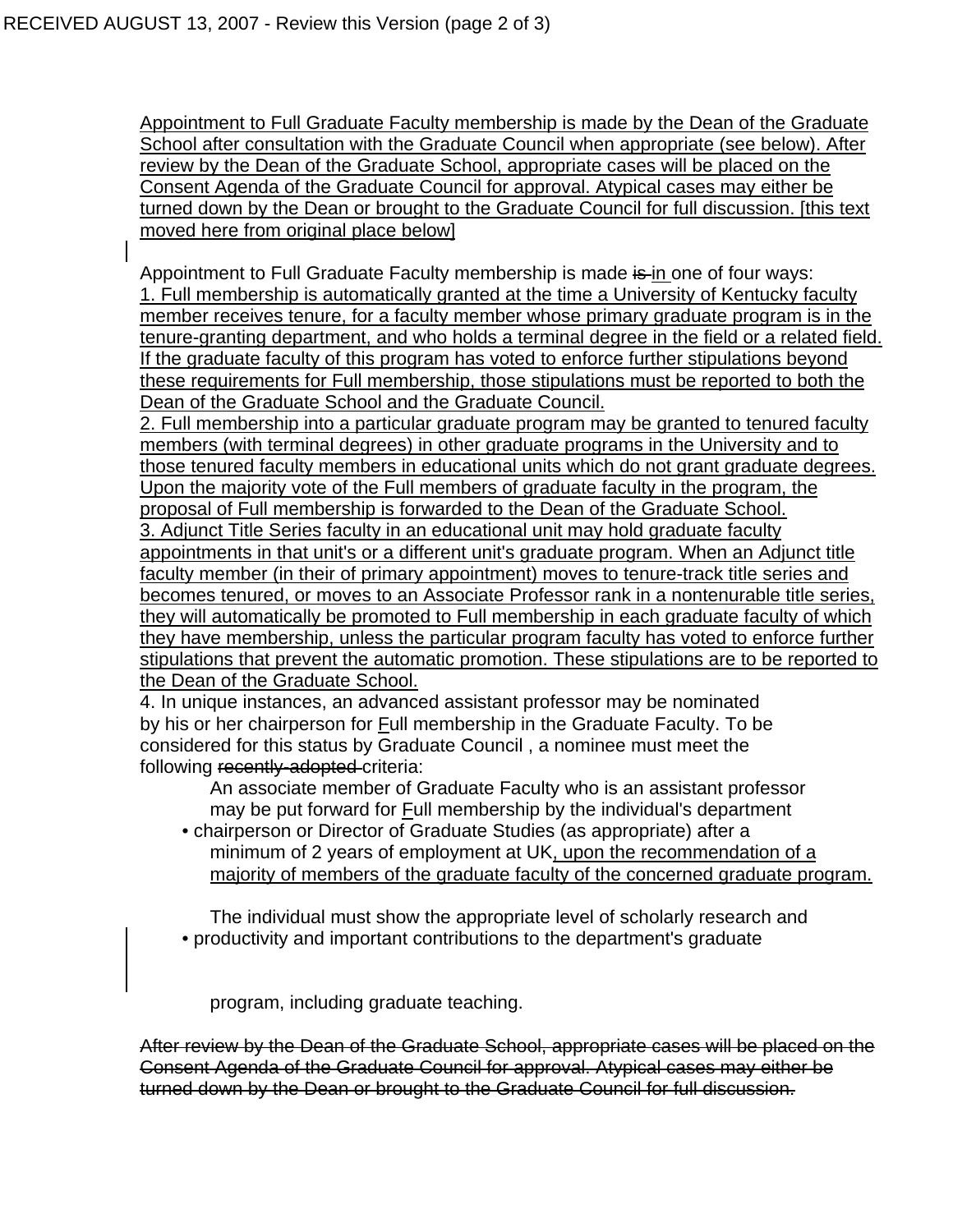C. Change in Membership Status

Once Full Graduate Faculty status is attained, membership is continuous unless either (i) specific provision otherwise was made at the time of original appointment or (ii) subsequently a change in status is recommended by the majority vote of members of a graduate program faculty to the Dean of the Graduate School, who will present the recommendation to the Graduate Council.

D. Responsibilities of Members of the Graduate Faculty

1. The Dean of the Graduate School is responsible for monitoring the progress of Associate Members of the Graduate Faculty. Associate members are authorized to teach graduate courses, direct master's theses, and serve on and co-chair doctoral committees.[this text moved here from above]

2. Full members of the Graduate Faculty are particularly responsible for:

- Guidance of graduate student research and study to its completion. The • finished work should meet or exceed accepted standards for publication,
	- dissemination or performance within the particular discipline.
- Participation in the formulation of graduate curricula and policy.

3. Administrative officers assigning teaching and other duties to members of the Graduate Faculty who are taking an active part in the graduate program (i.e., are heavily engaged in directing theses and dissertations, carrying on productive research, Director of Graduate Studies, etc.) should make appropriate reduction in the other duties required of such faculty members.

### E. Auxiliary Graduate Faculty Status

On recommendation of the Director of Graduate Studies and with the approval of the Dean of the Graduate School , persons who normally do not hold academic appointment in the University, but who have demonstrated an interest in collaborative participation in its graduate programs, may be appointed as Auxiliary Graduate Faculty Members. They should hold the terminal academic degree in the field and possess a record of research or creative experience that would warrant their inclusion on advisory committees to assist graduate students in conducting research. Auxiliary Graduate Faculty may serve only as nonvoting members of the advisory committee.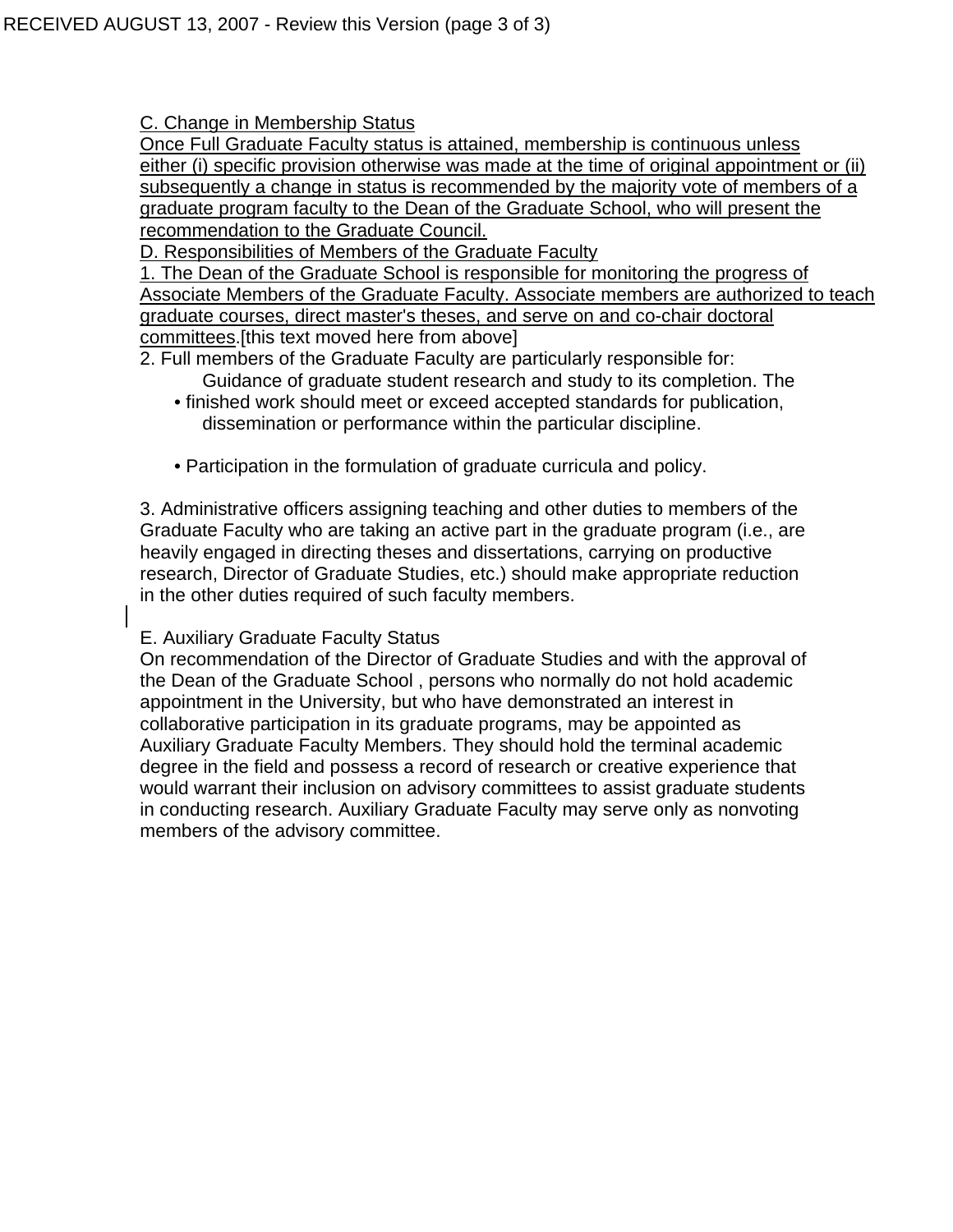#### 6. Change to Method of Appointment to Graduate Faculty

Blackwell introduced the proposal by explaining that she had undertaken an informal survey of UK's benchmarks and found that there was wide variation in the way that graduate faculty members were appointed or granted that status. She said there was a move toward acknowledging that people who have achieved tenure have also demonstrated success by way of accomplishments in research, teaching and service. Blackwell stated that those faculty in the tenure bearing faculty title series were contributing to the training and mentoring of graduate students, which in turn was expanding the research definition. She recognized that the proposal to spread tenure bearing faculty title series outside the regular title series was pushing the current boundaries of the formation of graduate faculty, but said it was an interesting question to approach. Blackwell added that she has been asked to appoint some faculty to graduate faculty that fall into an exception category, and that it was happening with more regularity. She said a change would also decrease paperwork; currently, when (usually) an associate professor is at the three-year mark, the appointment runs out and reappointment requires another round of paperwork with signatures, memos, supporting documentation, etc. She wanted to change to an appointment of six years. Blackwell said that would allow more flexibility at the associate professor level and would eliminate a substantial amount of paperwork. She said the reappointment of an associate professor could add unnecessary delays to a student's doctoral committee work processes.

An open and friendly discussion followed. Blackwell and all Senate Council members present discussed:

- o The merits of the proposed automatic promotion from associate membership in the graduate faculty to full membership upon the granting of tenure and possible concerns about a program's graduate faculty not agreeing to that automated process;
- o Blackwell's concerns about her difficulty in composing a doctoral committee in increasingly common "unusual" circumstances and a need for formal codification of the process;
- o An emergency appointment to the graduate faculty for a period of one year and how "emergency" could be defined;
- o Differences between adjunct faculty, who are UK employees, and auxiliary faculty, who are from outside UK and how that bears on serving as co- or sole chair for a student's doctoral committee;
- o The appropriateness of full-time status non-research tenured faculty being treated the same as faculty in the regular title series with respect to automatically being granted full membership status in the graduate faculty and in serving on doctoral committees;
- o Faculty members in multiple programs who are at the associate level in one program but full professor in another program and methods by which a nonproductive program faculty member could be removed;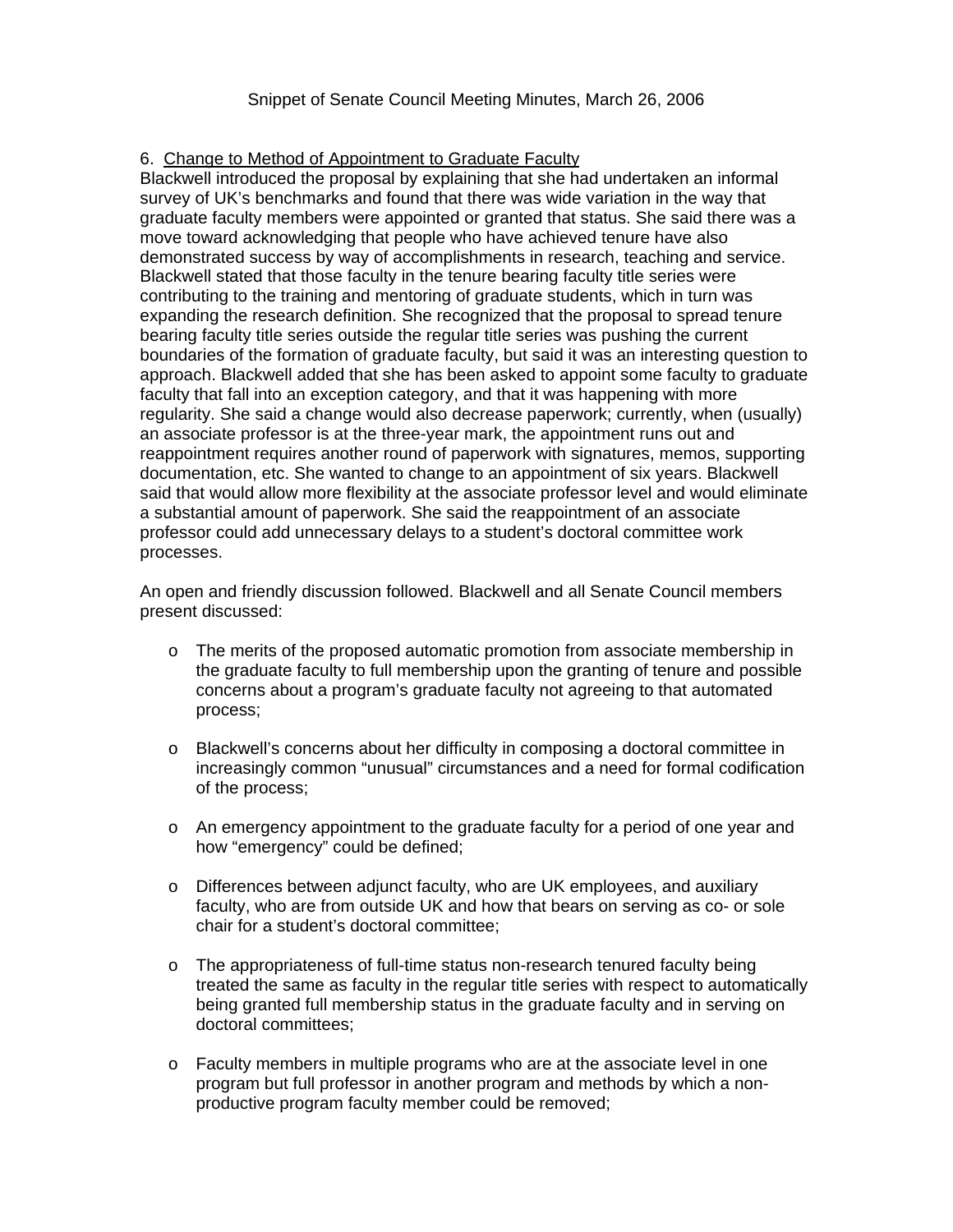- $\circ$  The perceived inappropriateness of an associate member of the graduate faculty voting to remove a full member from the graduate faculty; and
- o A variety of editorial suggestions.

Throughout the discussion, Blackwell stated her intent was primarily to open up a discussion on various graduate faculty appointment issues and reiterated her flexibility regarding specific wording and solutions to problems pointed out by Senate Council members.

The Chair summed up by stating that it was clear there was no consensus in the Senate Council on many of the issues discussed. He noted the proposal had come from the SAOSC with a positive recommendation and had to be acted upon in some way. Jones asked Blackwell if the Graduate Council (GC) needed to look over the proposal again; she said big changes should be reviewed by the GC before going forward in the Senate apparatus. She thought the issue of automatic membership should be decided by the Senate Council before the proposal returned to the GC.

Tagavi **moved** that the Senate Council offer a strong opinion that the automatic membership to full graduate faculty status upon the granting of tenure be limited to the regular title series, and that special title series considerations under like circumstances be done on a case-by-case basis. There was no immediate second. Lesnaw said she did not care for the codicil at the end. Tagavi reworded the **motion** so that the Senate Council offered a strong opinion that automatic membership to full graduate faculty status be limited to the regular title series. Lesnaw **seconded**. Jones offered a **friendly amendment** to include, "within the limitations of the *Governing Regulations*." Both Tagavi and Lesnaw **accepted**. The motion **passed** unanimously.

After brief discussion about where the proposal should go for further work, Jones **moved** to recommit the proposal to the Senate's Academic Organization and Structure Committee. Lesnaw **seconded**. The motion **carried** unanimously.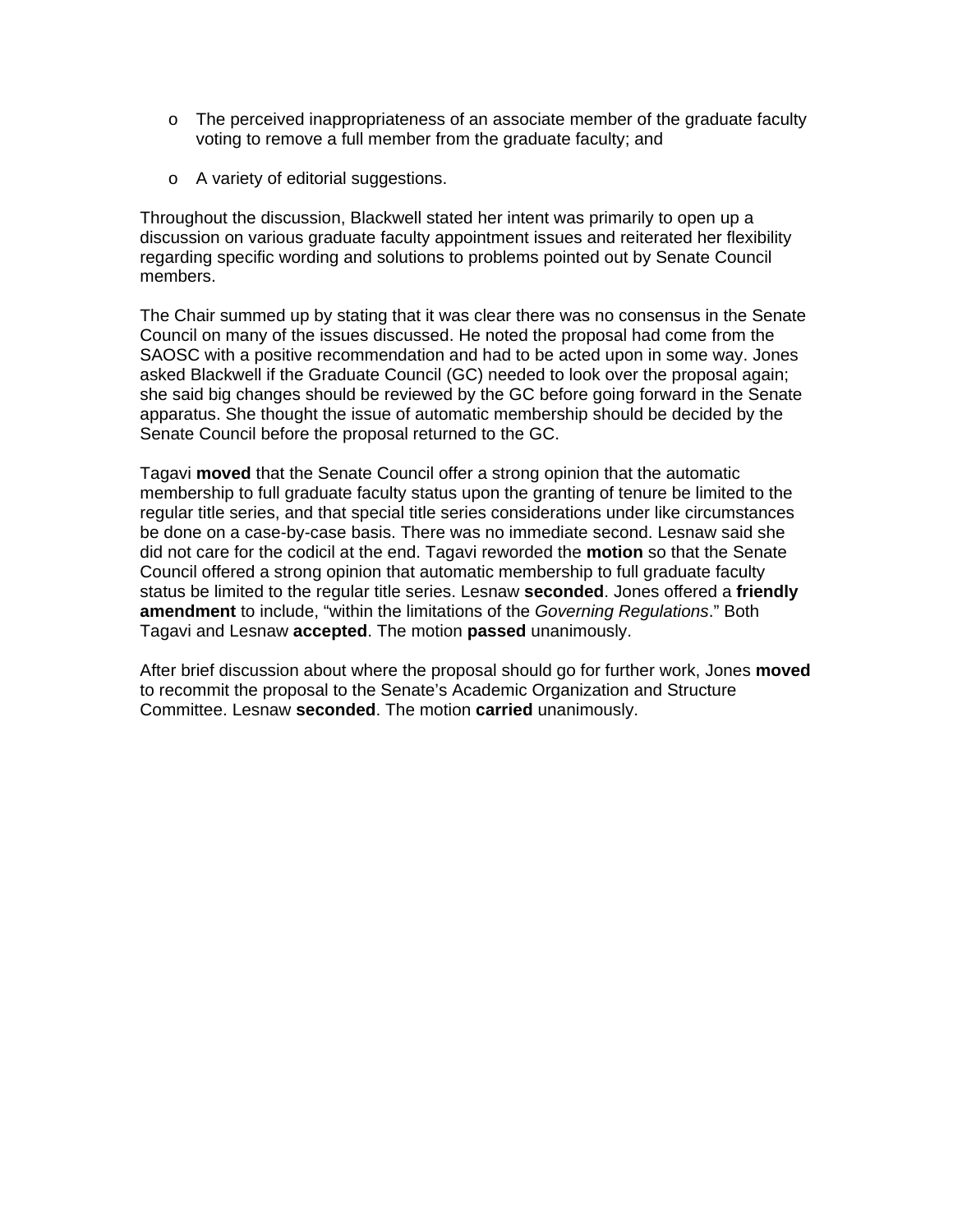Original Draft Received January 30, 2006

# NOT FOR CONSIDERATION - REFERENCE PURPOSES ONLY!

TO: Senate Council

FROM: Jeannine Blackwell, Dean The Graduate School

DATE: January 26, 2006

RE: Proposed Change in Method of Appointment to Graduate Faculty

On October 20, 2005 Graduate Council approved a proposal to change the method by which the Dean of the Graduate School appoints Graduate Faculty. In the following, you will find the current method as it is described on pages 9-10 of the UK Graduate Bulletin of Spring 2006. The official Bulletin is now on line, and the text is located here: <http://www.research.uky.edu/gs/bulletin/current/TheGraduateSchool.shtml>

Following that is the proposed new wording for Graduate Faculty appointments. The changes involve:

- The appointment of tenured and tenure-track faculty members from nearby universities as Associate Members for 3-year renewable terms, if they hold the terminal degree and are research-active.
- The appointment to Full Graduate Faculty status on the award of tenure, if the member is already an Associate member of Graduate faculty in the primary program of the tenuring department and has the terminal degree.
- A secondary appointment to a Full status in another program, when a faculty member becomes tenured, if the faculty member has been appointed at the Associate level in that program and if the program does not have stipulations that state otherwise.
- Jointly appointed faculty members and adjunct faculty members move to Full Graduate Faculty status in the primary graduate program associated with the joint/adjunct department when granted tenure in the primary department or promoted to Associate Professor, unless the program in question has stipulations regulating this action.

The rationale behind these changes is:

- to streamline process and to reduce paperwork
- to encourage collaboration with nearby universities
- to acknowledge that the award of tenure here and at our benchmarks is a measure of ability to serve as graduate faculty
- to facilitate interdisciplinary work for graduate faculty and students

Thank you for considering this proposal.

Original Draft NOT FOR CONSIDERATION - REFERENCE PURPOSES ONLY!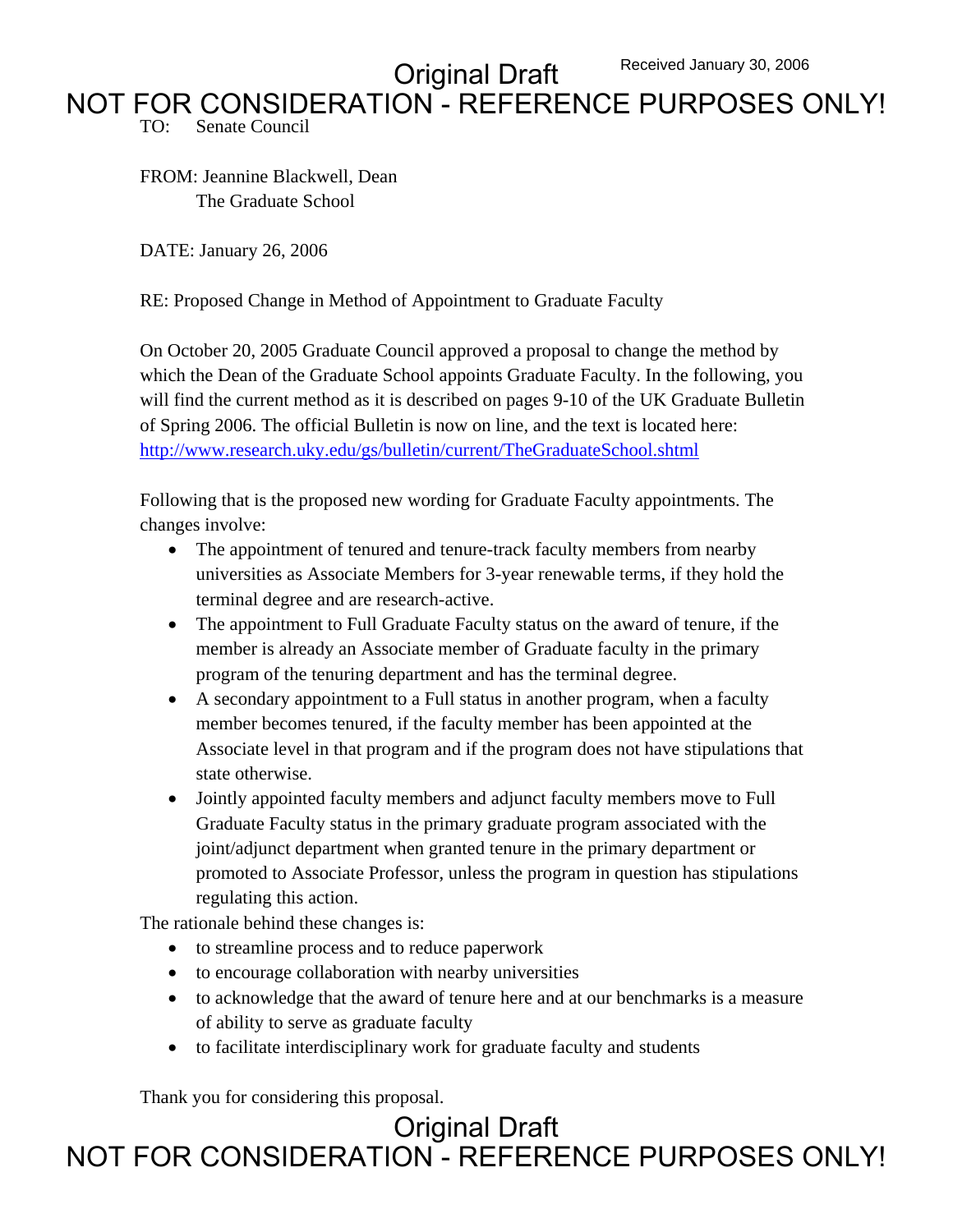### **The Graduate Faculty**  NOT FOR CONSIDERATION - REFERENCE PURPOSES ONLY!

The Graduate Faculty consists of the Dean of the Graduate School , Associate Deans of the Graduate School , and Full and Associate Graduate Faculty Members. As the chief University agency for the promotion of the ideals of graduate study, it determines the policies of the Graduate School and makes recommendations to the University Senate and to the President, or to other administrative officials as appropriate. All rules affecting graduate work and the inauguration of new graduate programs must be approved by the Graduate Faculty. Any proposed change in the rules of the Graduate Faculty must be included in the agenda of its meeting and circulated to the Graduate Faculty at least 10 days prior to the meeting at which it is to be considered.

#### [Changes will begin here, see below in red]

Any faculty member, regardless of specific title series of appointment, is eligible for consideration for membership on the Graduate Faculty. New Graduate Faculty members may be proposed to the Dean of the Graduate School at any time by the college deans and department chairs concerned, or in the case of persons not attached to a college faculty, by the Provost of the University. Eligibility qualifications are as follows:

- The doctor's degree or its equivalent in scholarly reputation.
- The rank of assistant professor (or equivalent) or higher.
- Scholarly maturity and professional productivity as demonstrated by publications, editorial services, research surveys, creative work or patents, and research in progress at the time of appointment.
- Demonstrated participation in graduate teaching and research in the program.

The Dean of the Graduate School is responsible for appointing and monitoring the progress of Associate Members of the Graduate Faculty. Associate members are authorized to teach graduate courses, direct master's theses, and serve on and co-chair doctoral committees. Associate membership is limited to a term of six years with reappointment possible after departmental review. There is no category for at-large graduate faculty membership.

Appointment to Full Graduate Faculty membership is made by the Provost and/or the Dean of the Graduate School after consultation with the Graduate Council when appropriate. Full members of the Graduate Faculty are particularly responsible for:

- Guidance of graduate student research and study to its completion. The finished work should meet or exceed accepted standards for publication, dissemination or performance within the particular discipline.
- Participation in the formulation of graduate curricula and policy.

## Original Draft

NOT FOR CONSIDERATION - REFERENCE PURPOSES ONLY!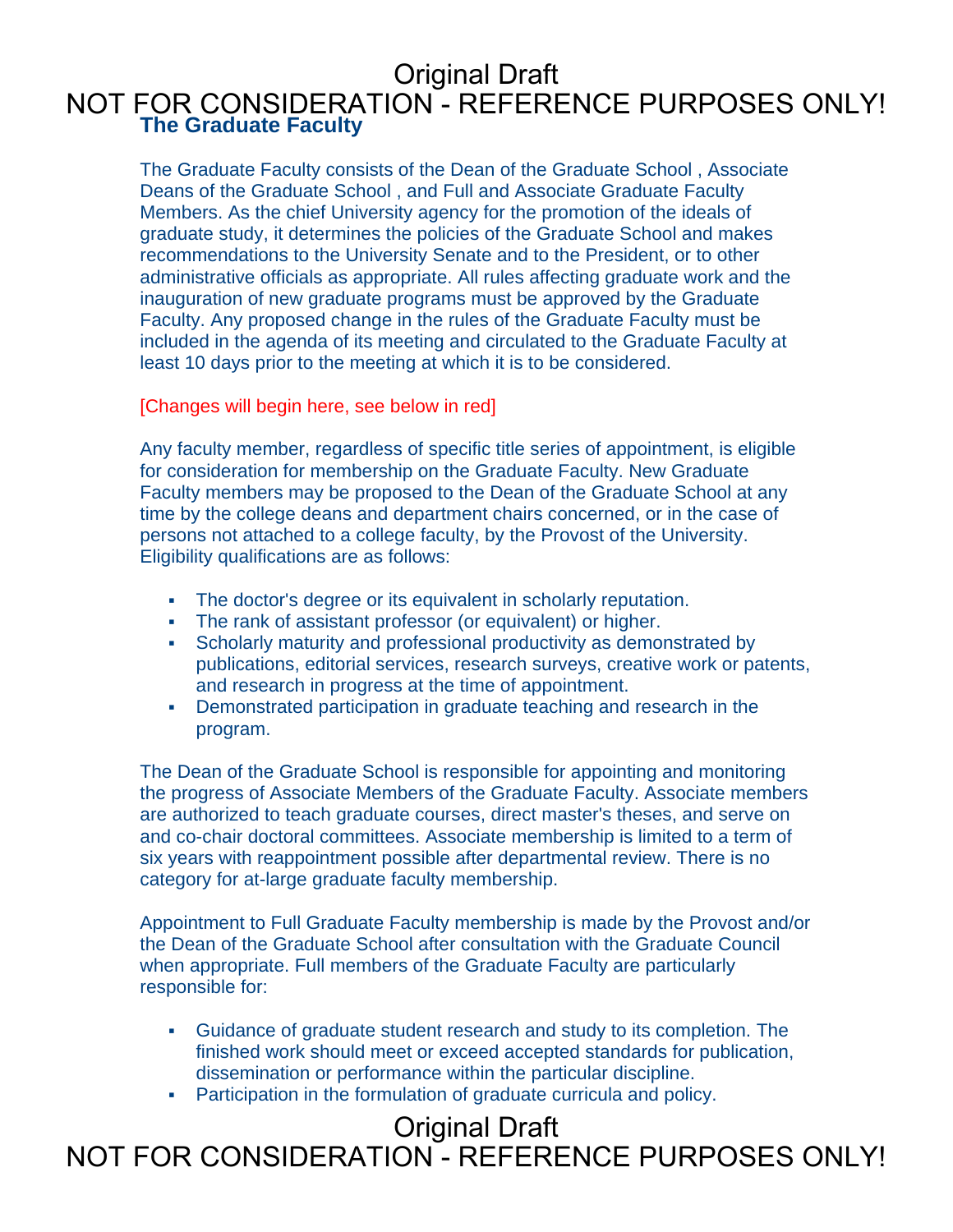### NOT FOR CONSIDERATION - REFERENCE PURPOSES ONLY!<br>In unique instances, an advanced assistant professor may be nominated by his or her chairperson for full membership in the Graduate Faculty. To be considered for this status by Graduate Council , a nominee must meet the following recentlyadopted criteria:

- An associate member of Graduate Faculty who is an assistant professor may be put forward for full membership by the individual's department chairperson or Director of Graduate Studies (as appropriate) after a minimum of 2 years of employment at UK .
- The individual must show the appropriate level of scholarly research and productivity and important contributions to the department's graduate program, including graduate teaching.

After review by the Dean of the Graduate School , appropriate cases will be placed on the Consent Agenda of the Graduate Council for approval. Atypical cases may either be turned down by the Dean or brought to the Graduate Council for full discussion.

Once Full Graduate Faculty status is attained, membership is continuous unless a change in status is recommended by a graduate program to the Dean of the Graduate School , who will present the recommendation to the Graduate Council.

On recommendation of the Director of Graduate Studies and with the approval of the Dean of the Graduate School , persons who normally do not hold academic appointment in the University, but who have demonstrated an interest in collaborative participation in its graduate programs, may be appointed as Auxiliary Graduate Faculty Members. They should hold the terminal academic degree in the field and possess a record of research or creative experience that would warrant their inclusion on advisory committees to assist graduate students in conducting research. Auxiliary Graduate Faculty may serve only as nonvoting members of the advisory committee.

Administrative officers assigning teaching and other duties to members of the Graduate Faculty who are taking an active part in the graduate program (i.e., are heavily engaged in directing theses and dissertations, carrying on productive research, etc.) should make appropriate reduction in the duties required of such faculty members.

Original Draft NOT FOR CONSIDERATION - REFERENCE PURPOSES ONLY!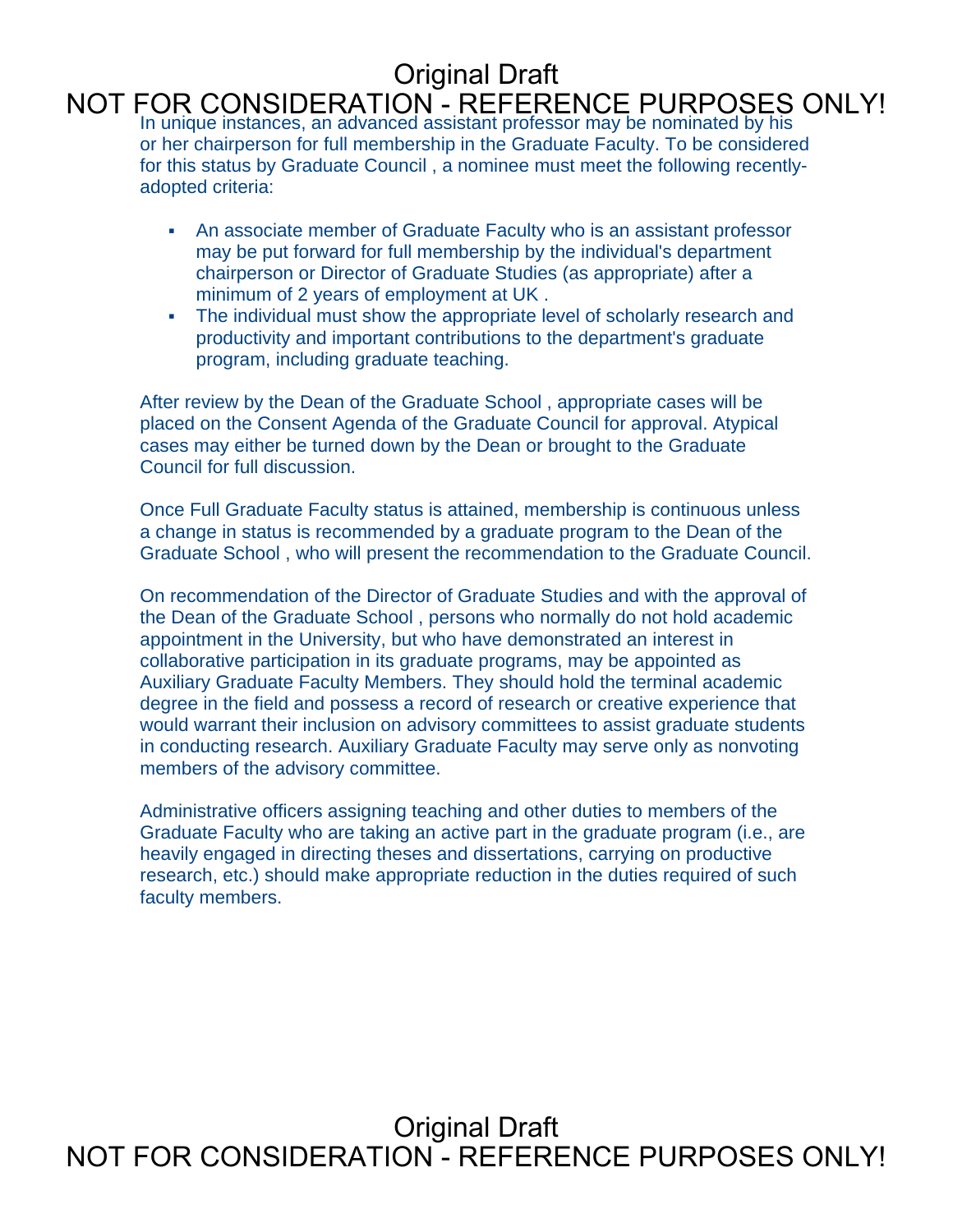# NOT FOR CONSIDERATION - REFERENCE PURPOSES ONLY!<br>Proposal to Change Method of Appointment to Graduate Faculty Original Draft

Any faculty member, regardless of specific title series of appointment, is eligible for consideration for membership on the Graduate Faculty. New Graduate Faculty members may be proposed to the Dean of the Graduate School at any time by the college deans and department chairs concerned, or in the case of persons not attached to a college faculty, by the Provost of the University. Eligibility qualifications are as follows:

- The doctor's degree or its equivalent in scholarly reputation.
- The rank of assistant professor (or equivalent) or higher.
- Scholarly maturity and professional productivity as demonstrated by publications, editorial services, research surveys, creative work or patents, and research in progress at the time of appointment.
- Demonstrated participation in graduate teaching and research in the program.

The Dean of the Graduate School is responsible for appointing and monitoring the progress of Associate Members of the Graduate Faculty. Associate members are authorized to teach graduate courses, direct master's theses, and serve on and co-chair doctoral committees. Associate membership is limited to a term of six years with reappointment possible after departmental review. There is no category for at-large graduate faculty membership.

On the recommendation of the Director of Graduate Studies, the chair of a department, a dean, or the majority vote of the graduate faculty in a program, the Dean of the Graduate School may appoint to Associate membership faculty members from other universities for a renewable 3 year term. This is limited to faculty members in tenurable faculty positions who hold the terminal degree in the field and are engaged in research activities.

#### Appointment to Full Graduate Faculty membership is made is one of four ways:

1. Full membership is automatically granted at the time a faculty member receives tenure, for faculty whose primary graduate program is in the tenuring department, and who holds a terminal degree in the field or a related field. If the graduate faculty of this program votes to enforce further stipulations beyond these requirements for full membership, those stipulations must be reported to both the Dean of the Graduate School and the Graduate Council,

2. Full membership may be granted to tenured faculty members (with terminal degrees) in other graduate programs in the university and to those faculty members in departments and centers which do not grant graduate degrees. The offer of full membership is enacted through a majority vote of the

Original Draft

NOT FOR CONSIDERATION - REFERENCE PURPOSES ONLY!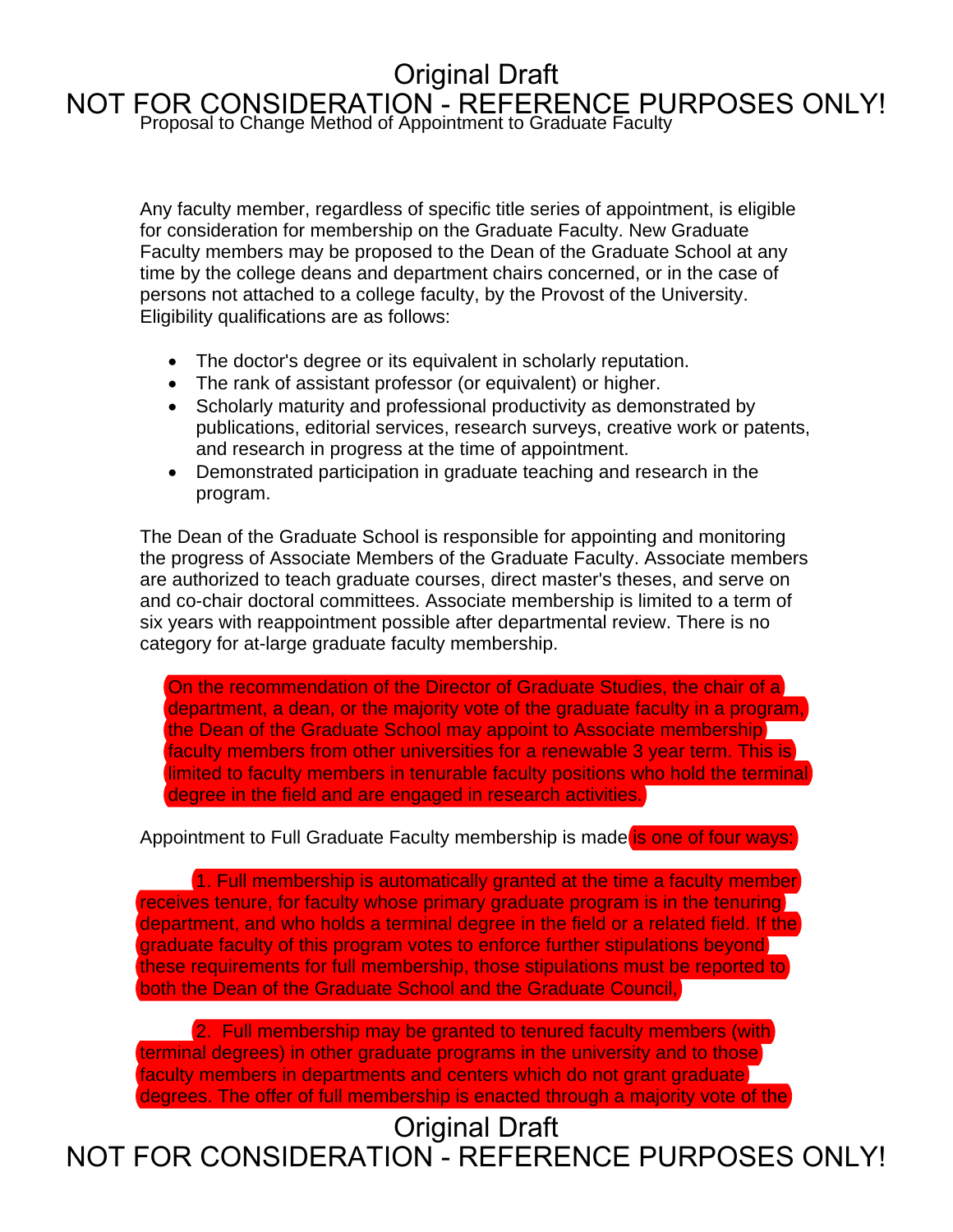#### full members of graduate faculty in that program, and forwarded to the Dean of NOT FOR CONSIDERATION - REFERENCE PURPOSES ONLY!

the Graduate School.

3. Jointly appointed faculty or Adjunct Title Series faculty in a program or in a multidisciplinary center may hold graduate faculty appointments in this program. When joint or adjunct title faculty become tenured or move to Associate Professorships, they will automatically be promoted to full graduate faculty membership, unless the multidisciplinary program creates stipulations preventing automatic appointment. These stipulations are to be reported to the Dean of the Graduate School.

4. In unique instances, an advanced assistant professor may be nominated by his or her chairperson for full membership in the Graduate Faculty. To be considered for this status by Graduate Council , a nominee must meet the following recently-adopted criteria:

- An associate member of Graduate Faculty who is an assistant professor may be put forward for full membership by the individual's department chairperson or Director of Graduate Studies (as appropriate) after a minimum of 2 years of employment at UK .
- The individual must show the appropriate level of scholarly research and productivity and important contributions to the department's graduate program, including graduate teaching.

After review by the Dean of the Graduate School, appropriate cases will be placed on the Consent Agenda of the Graduate Council for approval. Atypical cases may either be turned down by the Dean or brought to the Graduate Council for full discussion.

Once Full Graduate Faculty status is attained, membership is continuous unless a change in status is recommended by a graduate program to the Dean of the Graduate School, who will present the recommendation to the Graduate Council.

Appointment to Full Graduate Faculty membership is made by the Provost and/or the Dean of the Graduate School after consultation with the Graduate Council when appropriate. Full members of the Graduate Faculty are particularly responsible for:

- Guidance of graduate student research and study to its completion. The finished work should meet or exceed accepted standards for publication, dissemination or performance within the particular discipline.
- Participation in the formulation of graduate curricula and policy.

Administrative officers assigning teaching and other duties to members of the Graduate Faculty who are taking an active part in the graduate program (i.e., are heavily engaged in directing theses and dissertations, carrying on productive

## Original Draft NOT FOR CONSIDERATION - REFERENCE PURPOSES ONLY!